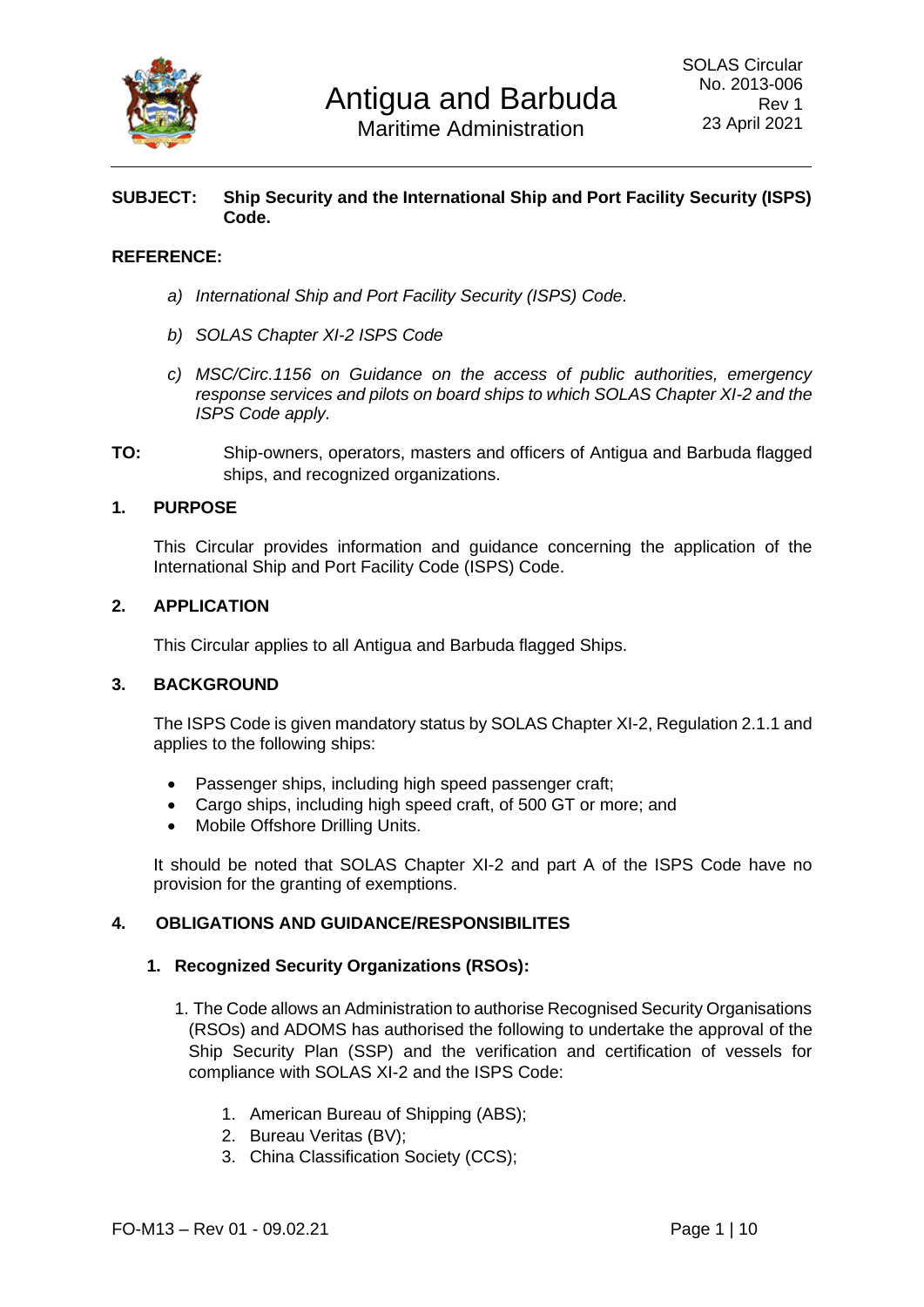SOLAS Circular No. 2013-006 Rev 1 23 April 2021

- 4. Det Norske Veritas (DNV GL);
- 5. Korean Register of Shipping (KR);
- 6. Lloyd's Register (LR);
- 7. Nippon Kaiji Kyokai (NKK/ClassNK);
- 8. Polish Register of Shipping (PRS)
- 9. Registro Italiano Navale (RINA);
- 10. Russian Maritime Register of Shipping (RS); and

\_\_\_\_\_\_\_\_\_\_\_\_\_\_\_\_\_\_\_\_\_\_\_\_\_\_\_\_\_\_\_\_\_\_\_\_\_\_\_\_\_\_\_\_\_\_\_\_\_\_\_\_\_\_\_\_\_\_\_\_\_\_\_\_\_\_\_\_\_\_\_\_\_

11. Indian Register of Shipping (IRS)

### **2. Ship Security Alert System (SSAS):**

- 1. All ships to which the requirements apply are required to have a Ship Security Alert System. This is a covert system that allows the crew to transmit an alarm should the ship be under a security threat. The alarm is not detected by other ships or by those threatening the ship and is directed to the Competent Authority Company. Security Officers (CSOs) for Antigua and Barbuda flagged ships are responsible for ensuring that the SSAS is correctly programmed to transmit, at a minimum, the following information:
	- 1. Name of ship;
	- 2. IMO Ship Identification Number;
	- 3. Call Sign;
	- 4. Maritime Mobile Service Identity;
	- 5. GNSS position of the ship (latitude and longitude);
	- 6. Course and speed of the ship; and
	- 7. Date and time (UTC) of the GNSS position.

#### **3. Competent Authority:**

- 1. SOLAS Chapter XI-2, Regulation 6.2.1, requires the Administration to designate a Competent Authority for the reception of SSAS alerts. For Antigua and Barbuda ships, the Company is designated as the Competent Authority.
- 2. ADOMS does not have access to the Ship Security Plans (SSPs) and it cannot directly contact a ship to verify the authenticity of an alert, therefore ADOMS should not be included in the SSAS transmission as the Competent Authority to receive the SSAS alerts. However, ADOMS strongly recommends that the CSO ensures that at least one other person in the Company is nominated to receive alerts so that the possibility of an alert being missed is reduced.

#### **4. On receipt of an alert:**

- 1. Whenever the CSO receives a SSAS alert he should immediately take whatever steps are included in the Ship's Security Plan to verify if the alert is real or is a false alert.
- 2. If it is a false alert, he should establish the reasons and take any necessary steps and corrective actions to ensure that the possibility of future false alerts is reduced.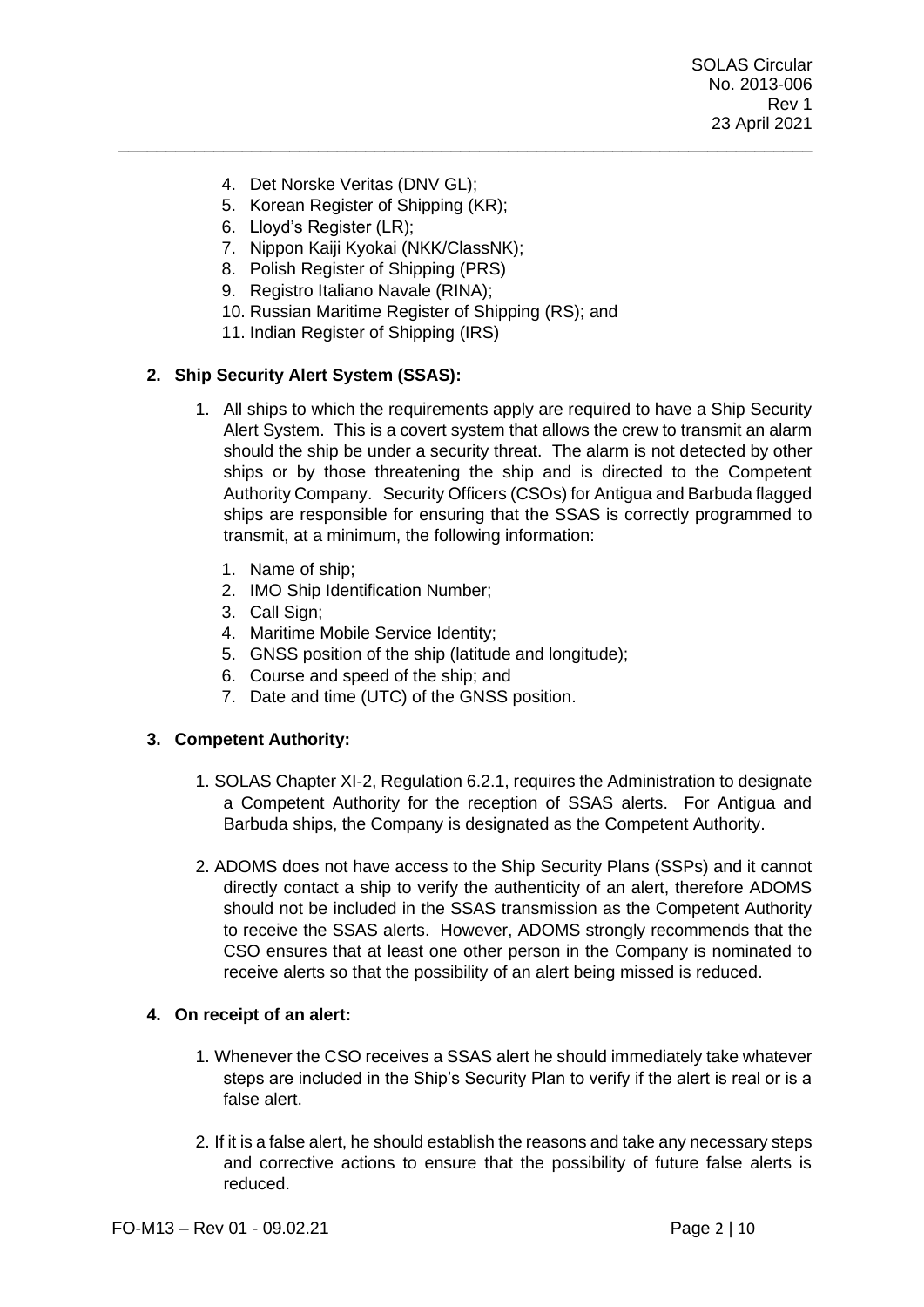3. If the CSO confirms that an alert is real, and the ship is indeed under threat, he should follow the procedures that are set in the Company emergency response plan and should also inform ADOMS St. John's by the quickest means possible bearing in mind the office hours, contact information, and emergency number for contacting the Administration. ADOMS, after discussing the situation with the CSO and evaluating the threat will, if necessary, take the actions required by SOLAS for flag states.



#### **Flow chart for actions on receipt of an SSAS alert**

\_\_\_\_\_\_\_\_\_\_\_\_\_\_\_\_\_\_\_\_\_\_\_\_\_\_\_\_\_\_\_\_\_\_\_\_\_\_\_\_\_\_\_\_\_\_\_\_\_\_\_\_\_\_\_\_\_\_\_\_\_\_\_\_\_\_\_\_\_\_\_\_\_

# **5. Setting Security Levels – ISPS Code**

1. Normally the security level for Antigua and Barbuda ships is set at Level 1. However, in the event that the Administration considers that a genuine threat for Antigua and Barbuda ships exists and that it is necessary to raise the security level onboard Antigua and Barbuda flagged ships in any port or area, a security advisory message will be communicated directly to the CSOs for distribution to their ships. The message will specify the ports or areas in which the Administration considers that a risk exists that requires ships to operate at a higher security level and will specify that level. Ships are required to operate at the level set by the security advisory message for the port or area that they are in.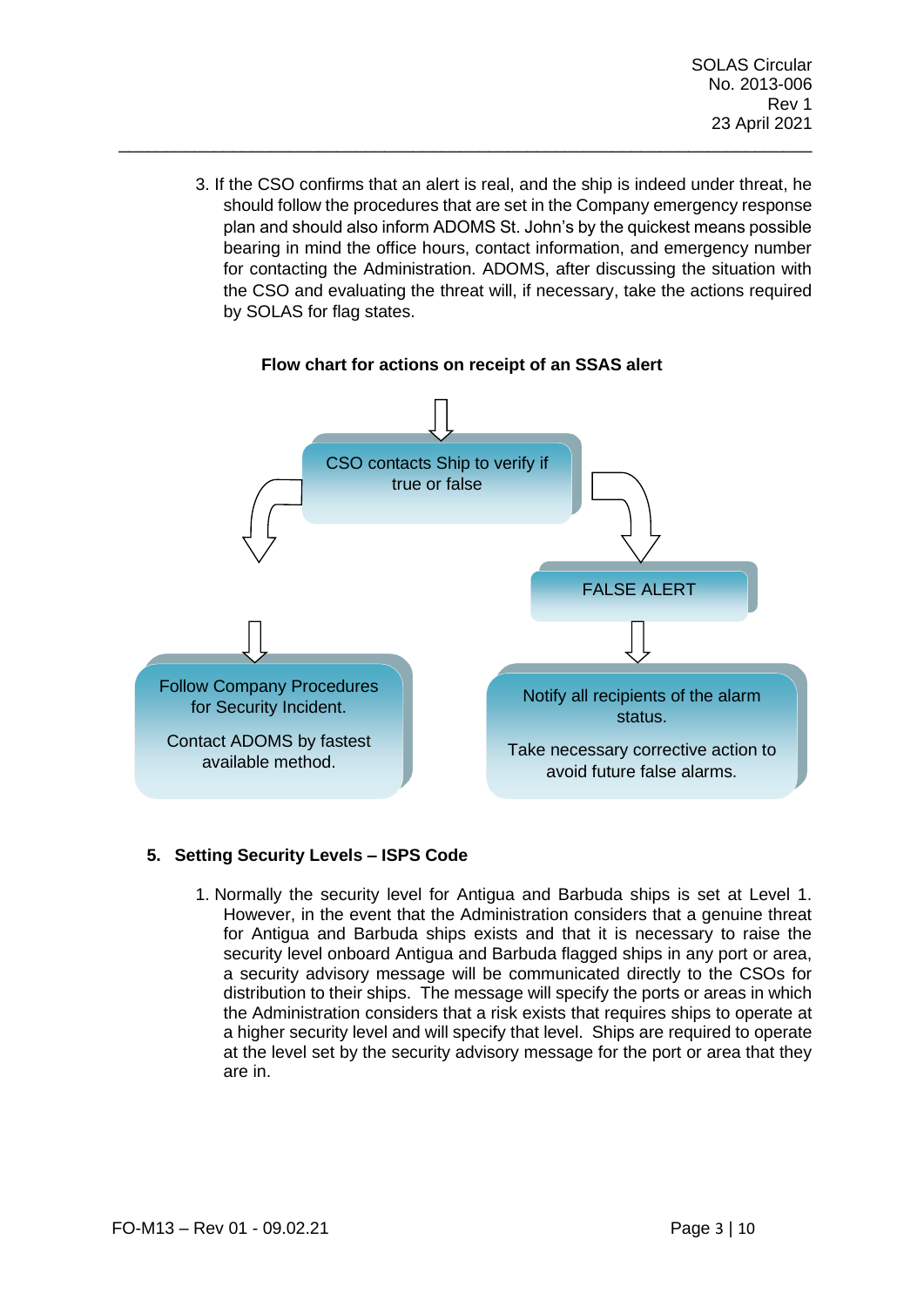2. Antigua and Barbuda flagged ships should always operate at the security level set in any current advisory message or at the same security level, or a higher one than that set by the port being visited. If an Antigua and Barbuda ship is required to operate at a higher level than that set by any port being visited as a result of a security advisory, then arrangements should be made with the Port Facility Security Officer (PFSO) to allow the ship to operate at the higher level and the Declaration of Security should reflect this.

\_\_\_\_\_\_\_\_\_\_\_\_\_\_\_\_\_\_\_\_\_\_\_\_\_\_\_\_\_\_\_\_\_\_\_\_\_\_\_\_\_\_\_\_\_\_\_\_\_\_\_\_\_\_\_\_\_\_\_\_\_\_\_\_\_\_\_\_\_\_\_\_\_

3. Masters of Antigua and Barbuda ships should note that they have the authority and the power to raise the security level on board themselves at any time in the face of a perceived security threat. In doing this the Master does not require any consent from ADOMS. A master may also adopt a higher security profile on board without declaring a higher level in ISPS terms whenever he feels that this is an appropriate response to what he considers a possible local threat.

#### **6. Access by Public Authorities, Emergency Response Services and Pilots on board ships:**

- 1. Ship's crews should be guided by MSC/Circ.1156 on Guidance on the access of public authorities, emergency response services and pilots on board ships to which SOLAS Chapter XI-2 and the ISPS Code apply." The text of this guidance is at Appendix 1.
- 2. The Circular provides recommended best practices to allay the fear that under certain circumstances the strict application of access control measures by a ship might not be favourable to the safety of the ship, persons on board, or other ships in the vicinity, and might even be viewed as an obstruction to port states' officials in exercising their statutory functions.
- 3. It is recommended that consideration should be given to incorporating, where appropriate, elements of MSC/Circ.1156 into the ship security plan for ease of reference.

## **7. Drills and Exercises:**

1. ADOMS acknowledges that Companies are obligated to conduct drills and exercises, in accordance with paragraph 13.4 of part A of the Code. Should a Company wish to conduct an exercise which involves testing the communication links to ADOMS, this should, if possible, be arranged in advance with ADOMS as part of the exercise planning.

#### **Issued by**

Antigua and Barbuda Department of Marine Services and Merchant Shipping (ADOMS) St. John's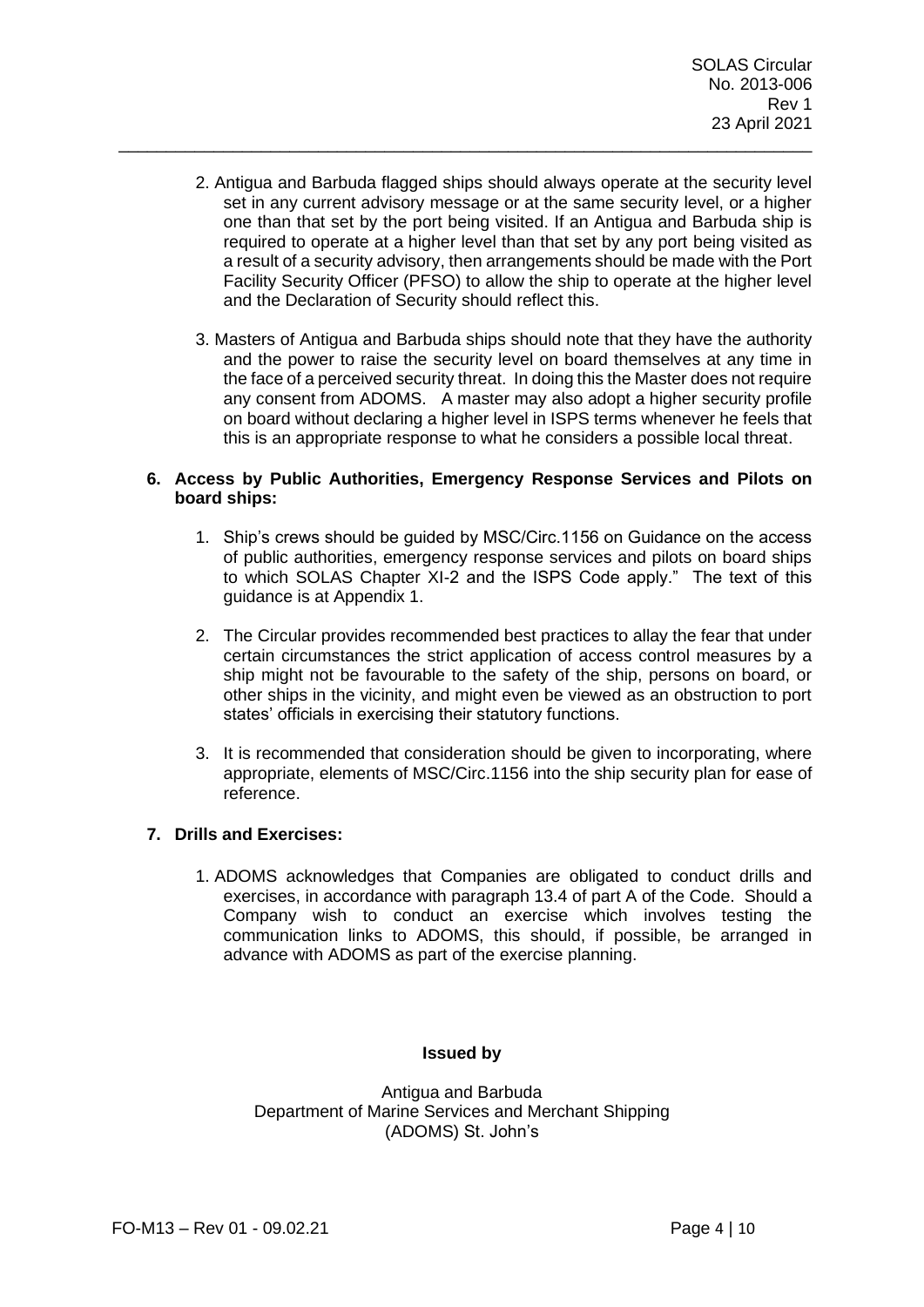#### Appendix 1 Text of MSC Circ.1156.

\_\_\_\_\_\_\_\_\_\_\_\_\_\_\_\_\_\_\_\_\_\_\_\_\_\_\_\_\_\_\_\_\_\_\_\_\_\_\_\_\_\_\_\_\_\_\_\_\_\_\_\_\_\_\_\_\_\_\_\_\_\_\_\_\_\_\_\_\_\_\_\_\_

#### **GUIDANCE ON THE ACCESS OF PUBLIC AUTHORITIES, EMERGENCY RESPONSE SERVICES AND PILOTS ON BOARD SHIPS TO WHICH SOLAS CHAPTER XI-2 AND THE ISPS CODE APPLY**

#### **1. INTRODUCTION**

- **1.1.** The purpose of this guidance is to provide recommended practices in relation to the access of public authorities*,* emergency response services and pilotson board ships to which SOLAS chapter XI-2 and the ISPS Code apply, in order to facilitate the activities and responsibilities of ships, ports facilities and of the authorities of SOLAS Contracting Governments.
- **1.2.** During routine and normal ship/port interface and ship-to-ship activities it is usual for a variety of commercial, private and Governmental personnel to require access to a ship. Access control measures incorporated in Ship Security Plans (SSPs) that implement the requirements of the ISPS Code should, during routine ship/port interface and ship-to-ship activities, normally be respected by everyone, including officials seeking access to ships and restricted areas on board them.
- **1.3.** In addition to routine and normal access, under ordinary circumstances, there are a variety of situations where law enforcement or emergency response personnel need to conduct law enforcement functions to address specific security problems or to respond to emergency situations such as fires. In such situations it may not be possible or reasonable for the ship's security personnel to implement the normal access control provisions required by the SSP. The security and safety of the ship and of the port facilities require that practices be established that expedite access control for public authorities*,* emergency response services and pilots. The observance of such practices should not be construed as a failure of the ship to implement or to maintain appropriate security measures nor used by officials as an excuse for circumventing a ship's security measures when conducting routine and normal operations requiring access to ships.
- **1.4.** It is noted that paragraph B/9.12 of the ISPS Code states that those unwilling or unable to establish their identity and/or to confirm the purpose of their visit when requested to do so should be denied access to the ship and their attempt to obtain access should be reported, as appropriate, to the Ship Security Officer, the Company Security Officer, the Port Facility Security Officer and to the national or local authorities with security responsibilities.

#### **2. DEFINITIONS**

- **2.1.** For the purpose of this guidance:
	- **2.1.1.** *Public authorities* means the agencies or officials in a State responsible for the application and enforcement of the laws, regulations, orders and decrees of that State; and
	- **2.1.2.** *Emergency response services* means the medical, paramedical and ambulance personnel, fire and rescue personnel, and at sea search and rescue (SAR) units responding to or participating in SAR operations.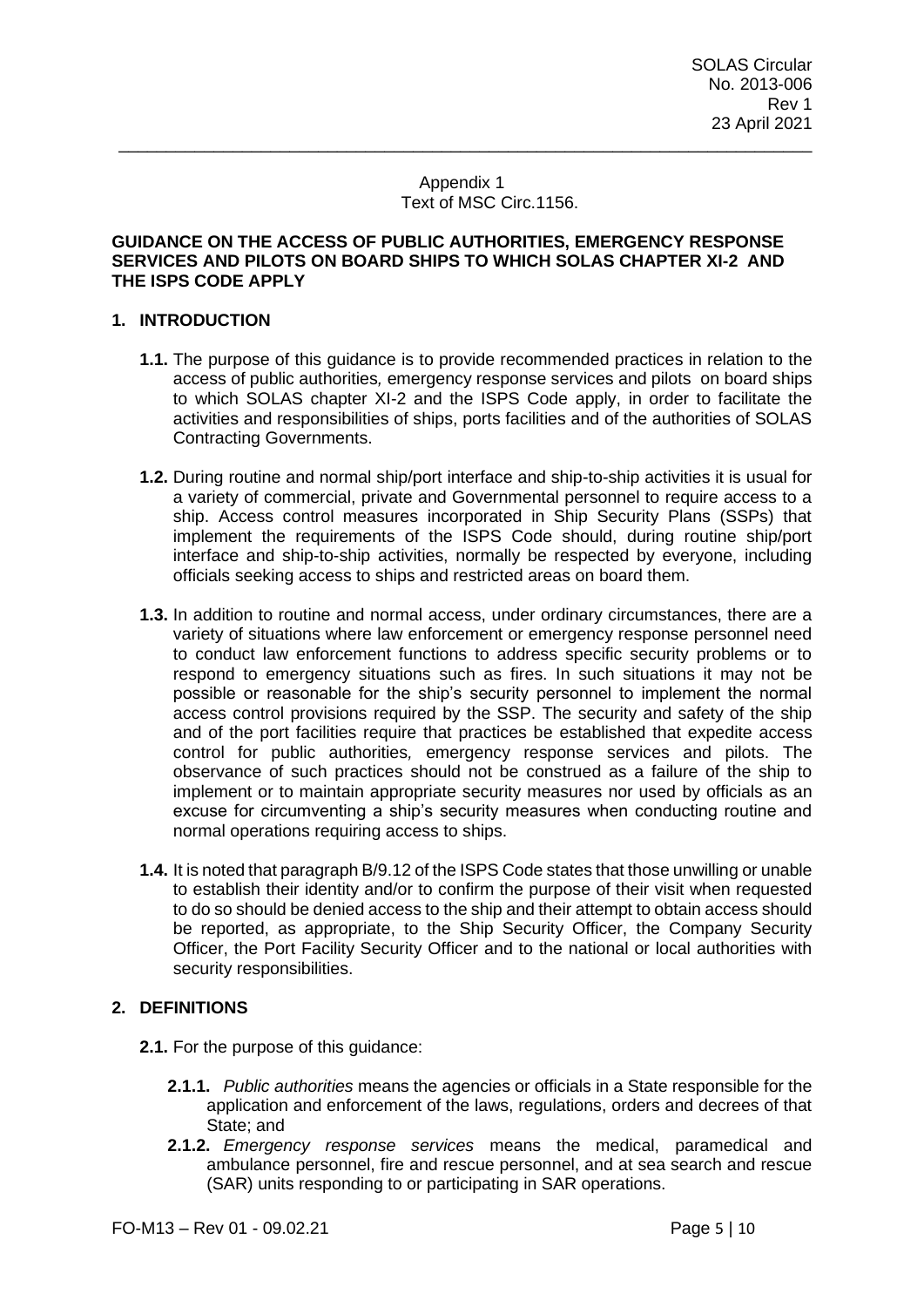**2.2.** Public authorities include but are not limited to immigration, customs and health officials, police, military and coast guard officers, surveyors and inspectors authorized by that State to exercise - pursuant to the provision of international treaties the State is party to control (port State control) or control and compliance measures (in accordance with SOLAS regulation XI-2/9) or to carry out investigations into alleged violations of the provisions of the national legislation or to carry out marine accident investigations or judicial enquiries. Public authorities also include the security services of the State. In addition, public authorities include surveyors, inspectors, auditors, marine accident investigators and persons investigating alleged violations of the international treaties and the provision of the national legislation of the State the flag of which is entitled to fly, directly employed by the flag State.

\_\_\_\_\_\_\_\_\_\_\_\_\_\_\_\_\_\_\_\_\_\_\_\_\_\_\_\_\_\_\_\_\_\_\_\_\_\_\_\_\_\_\_\_\_\_\_\_\_\_\_\_\_\_\_\_\_\_\_\_\_\_\_\_\_\_\_\_\_\_\_\_\_

**2.3.** Public authorities and emergency response services and pilots may be uniformed officials or persons in civilian clothing.

*Related reference:* MSC/Circ.1132, paragraphs 18, 19, 20 and 21.

## **3. THE POSITION OF SOLAS CHAPTER XI-2 AND OF THE ISPS CODE**

- **3.1.** The Special measures to enhance maritime security contained in SOLAS chapter XI-2 and in the ISPS Code have been developed for the purpose of enhancing the security in the international maritime transport sector and should not be used to unnecessarily or unjustifiably delay or inhibit the access on board of public authorities and emergency response services.
- **3.2.** The ISPS Code, in order to achieve its objectives, embodies a number of functional requirements. These include, but are not limited to, preventing unauthorized access to ships, port facilities and their restricted areas (section A/1.3.3 of the ISPS Code).
- **3.3.** The fact that a ship security plan (SSP) has been approved by the Administration or by a Recognized Security Organization (RSO) acting on its behalf does not create a right for either the ship or for those on board to invoke its provisions, and to claim, in any circumstance and regardless of what is required by the applicable security level, that they have authority to prevent any public authority from boarding the ship when that ship is within the territory of another SOLAS Contracting Government or of another State.
- **3.4.** It should be noted that SOLAS regulation XI-2/8 on the master's discretion for ship safety and security provides that:

The master shall not be constrained by the Company, the charterer or any other person from taking or executing any decision which, in the professional judgement of the master, is necessary to maintain the safety and security of the ship. This includes denial of access to persons (except those identified as duly authorized by a Contracting Government) or their effects and refusal to load cargo, including containers or other closed cargo transport units.

**3.5.** Delaying unnecessarily the arrival of the pilot on the bridge, especially when the ship is underway, is detrimental to the safety of navigation and may lead to situations where the safety of the ship and of other ships or of people in the vicinity may be jeopardized.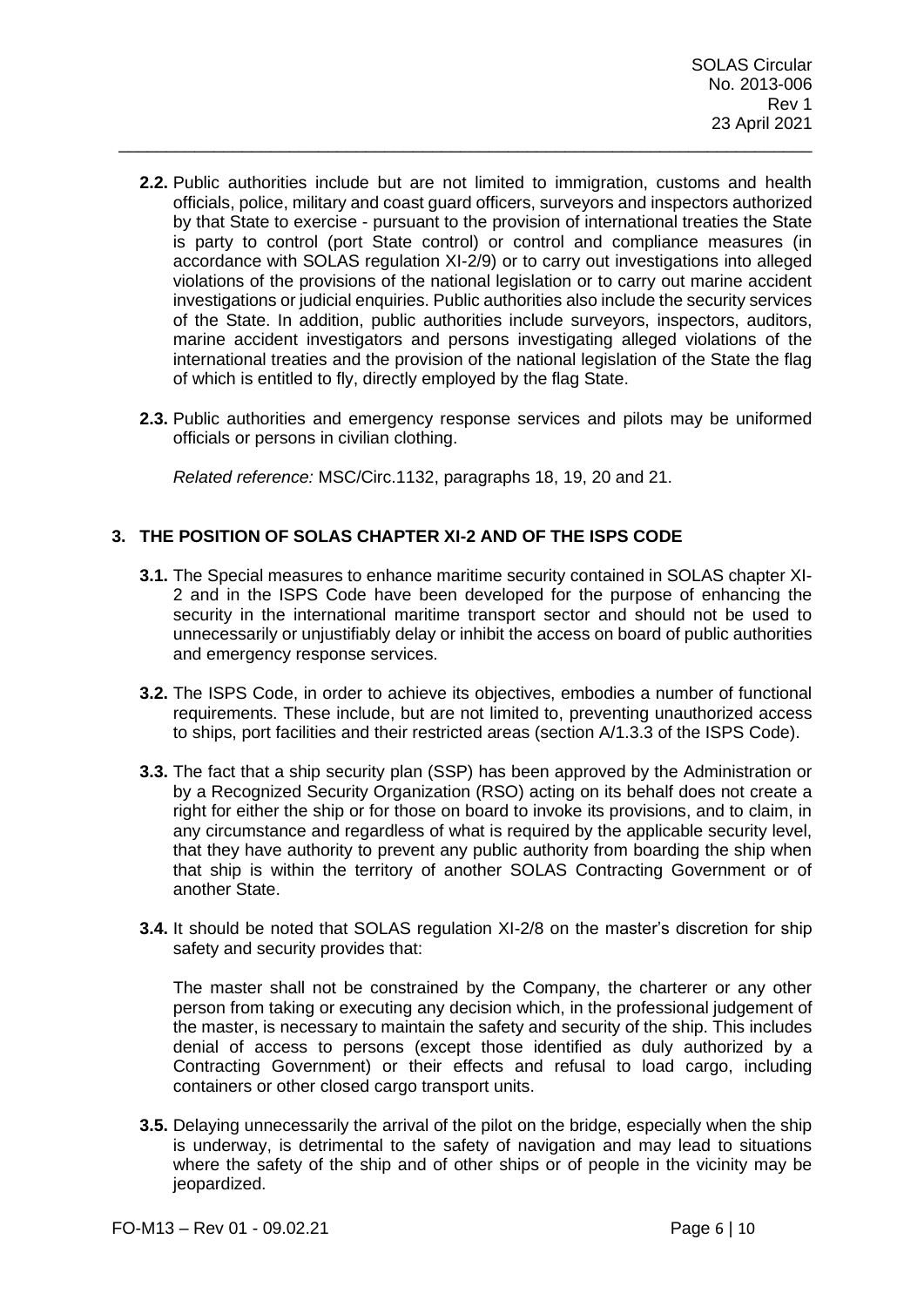**3.6.** Inhibiting the access of public authorities on board may be construed as obstructing them from executing their duties or obstructing judicial or other statutory proceedings or the administration of justice, when public authorities are lawfully seeking to board a ship. In such a case, the public authority should inform the master of the ship of the laws, regulations, decrees or orders which give the public authority the legal right to access the ship in accordance with international or national law. In accordance with the paragraphs 4.4 and 9.1.5 the public authority should present an identity document when seeking to board a ship and the ship may seek to verify its authenticity.

\_\_\_\_\_\_\_\_\_\_\_\_\_\_\_\_\_\_\_\_\_\_\_\_\_\_\_\_\_\_\_\_\_\_\_\_\_\_\_\_\_\_\_\_\_\_\_\_\_\_\_\_\_\_\_\_\_\_\_\_\_\_\_\_\_\_\_\_\_\_\_\_\_

### **4. IDENTIFICATION**

- **4.1.** SOLAS Contracting Governments should issue appropriate identification documents, which should include a photograph of the holder, where appropriate, to Government officials entitled to board ships or enter port facilities when performing their official duties and to establish procedures whereby the authenticity of such documents might be verified. Government officials should present their identification documents when requested to do so at access control points to port facilities and ships and if challenged when on board.
- **4.2.** SOLAS Contracting Governments should ensure that the method of verifying the authenticity of identification documents carried by public authorities and emergency response services is available to ships directly through information provided by the port State or the coastal State.
- **4.3.** The form, format and language of identity documents, of public authorities*,* and of emergency response services and of pilots are regulated by national or local legislations and there is no international standard to this end. In some cases, such identity documents do not bear the name of the individual but simply an identification number which may be alphanumeric or may not include the name of the individual but simply a photograph of the holder. If the language of the identity documents is not in English, French or Spanish these should have a translation, in one of the three, preferably English, included in the same document of identity.
- **4.4.** Public authorities, emergency response services and pilots whether in uniform or not, should present an identity document when seeking to board a ship. Section A/17.2.13 of the ISPS Code requires the port facility security officer (PFSO) to assist the ship security officer (SSOs) in confirming the identity of those seeking to board the ship when requested and the port facility plan (PFSP) should, in accordance with paragraph B/16.8.13 of the ISPS Code, establish for all security levels, the procedures for assisting SSOs in confirming the identity of those seeking to board the ship. When presenting identity documents the person concerned should be ready to provide contact details which allow the validity of the identification document to be verified, in addition to the information provided to the ship, in accordance with the paragraph 4.2 above.
- **4.5.** Emergency response services need to show only the identity document of the personin-charge of the team responding to the incident, where practicable. The person-incharge should be able to inform the ship of the number of emergency response personnel who are boarding.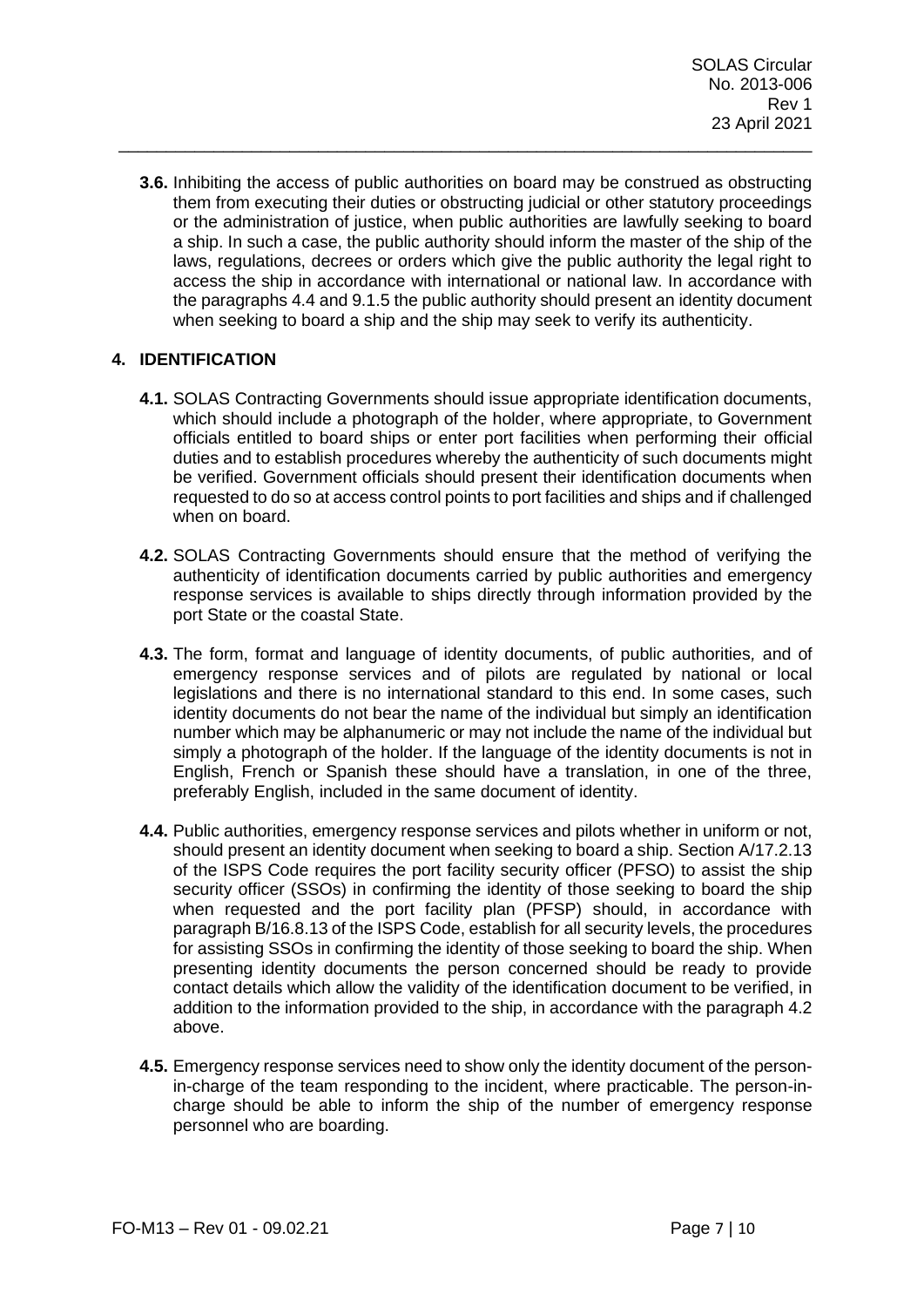**4.6.** The issue of visitor identification documents by the ship to public authorities, emergency response services and pilots who have provided, when seeking to board the ship, verifiable identity may not be warranted and may exhibit, in lieu of visitor identification documents issued by the ship, their official identification documents. If the aforesaid does not display visitor identification documents issued by the ship, this fact should not be construed as a failure of the ship to implement or to maintain appropriate security measures. Public authorities, emergency response services and pilots should not be required to surrender their official identification documents when boarding a ship.

\_\_\_\_\_\_\_\_\_\_\_\_\_\_\_\_\_\_\_\_\_\_\_\_\_\_\_\_\_\_\_\_\_\_\_\_\_\_\_\_\_\_\_\_\_\_\_\_\_\_\_\_\_\_\_\_\_\_\_\_\_\_\_\_\_\_\_\_\_\_\_\_\_

*Related reference:* Section A/17.2.13 and paragraphs B/4.18, B/9.11 and B/16.8.13 of the ISPS Code and paragraph 2.7 of the Interim guidance on control and compliance measures to enhance maritime security (resolution MSC.159(78)).

#### **5. SEARCHES**

- **5.1**. Public authorities properly identified and acting in the course of their duties should not be subject to searches by the shipboard personnel when boarding the ship.
- **5.2**. At the discretion of the master or of the SSO, properly identified emergency response personnel who are responding to an emergency, for example a fire onboard, should not be subject to search by shipboard personnel when boarding the ship.
- **5.3.** The engagement of pilots is in various locations compulsory and pilotage is subject in certain countries to local regulations and practices. Pilots boarding at sea and at the dock are subject to access control measures at the discretion of the master or the SSO in accordance with the provisions of SSP. The master or the SSO should communicate with the pilots to ensure that access control measures for pilots boarding at sea are conducted in such a way that the pilot is not precluded from reaching the bridge in time to conduct the master-pilot information exchange and begin providing piloting services necessary for the safety of the ship and for the safety of navigation. If necessary, to ensure that the pilot has timely access to the bridge, verifications of employment and other access control measures, such as searches, in accordance with the provisions of the SSP may be waived once the identity of the pilot has been verified to the satisfaction of the master or SSO. Pilot organizations are encouraged to develop pre-authorization and pre-clearance procedures with ships to facilitate the boarding of pilots.

*Related reference:* Paragraphs B/9.14, B/9.15 and B/9.16.5 of the ISPS Code.

#### **6. ESCORTING**

- **6.1.** It is a customary practice to escort the pilot from the deck to the navigation bridge on arrival and from the navigation bridge to the deck during the departure of the pilot.
- **6.2.** It is reasonable to expect that public authorities and emergency response services may not be familiar with the layout of the ship and thus escorting them whilst on board might be the prudent course of action. However, it is recognized that in certain cases, either due to the number of the shipboard personnel or due to the prevailing circumstances at the time, it might not be possible or practicable to escort public authorities through the duration of their stay on board. In such a case, the master and/or the SSO should have a general understanding as to the movements of public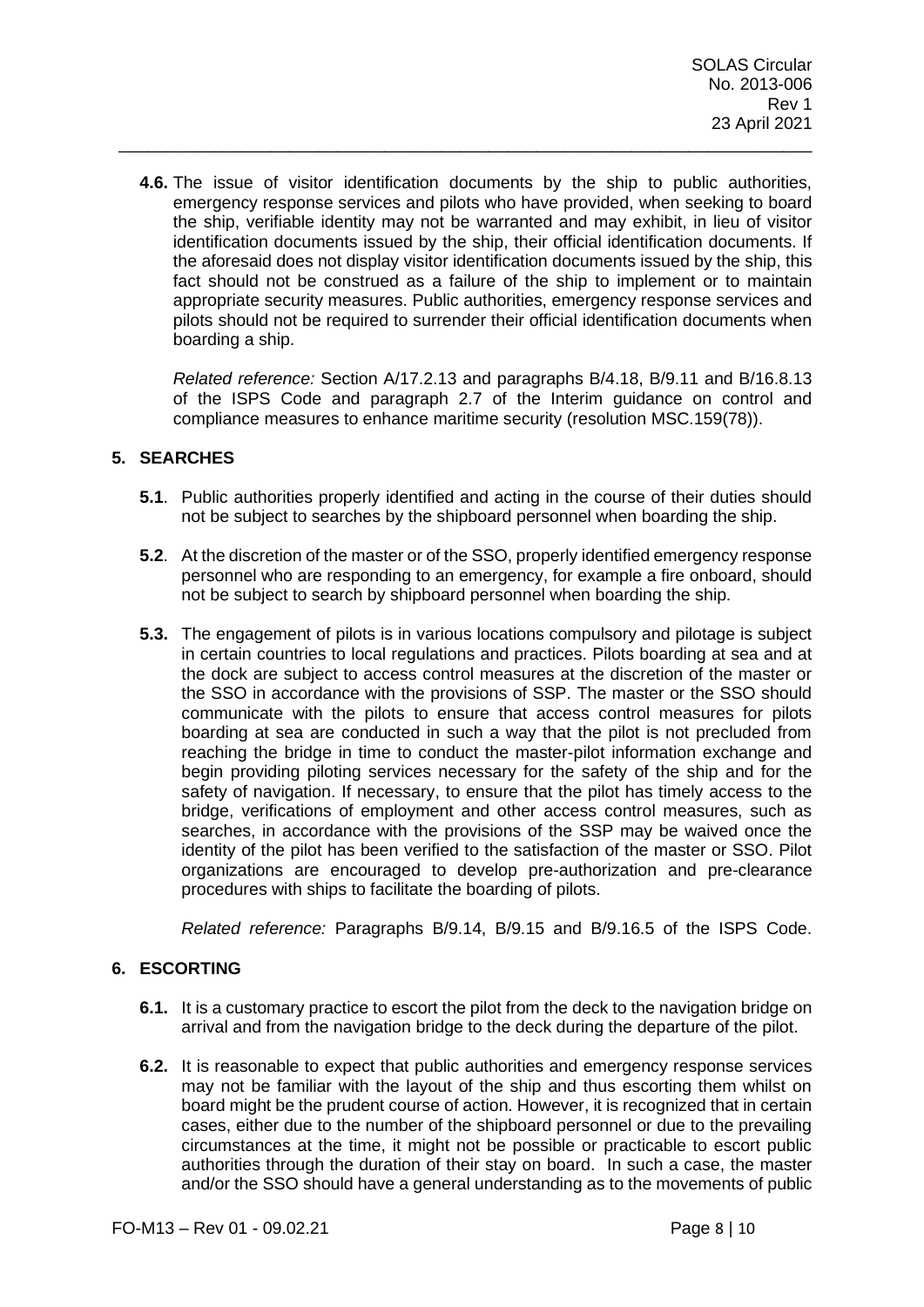authorities and emergency response services on board. The fact that public authorities and emergency response services might conduct their duties unescorted should not be construed as a failure of the ship to implement appropriate security measures, neither a case to prevent public authorities and emergency response services to perform their duties.

**6.3.** When the arrangements to be made for the escort of public authorities and of emergency response services and of the pilots are provided, they should be such as not to unnecessarily delay, in any way, the performance of their duties.

\_\_\_\_\_\_\_\_\_\_\_\_\_\_\_\_\_\_\_\_\_\_\_\_\_\_\_\_\_\_\_\_\_\_\_\_\_\_\_\_\_\_\_\_\_\_\_\_\_\_\_\_\_\_\_\_\_\_\_\_\_\_\_\_\_\_\_\_\_\_\_\_\_

*Related reference:* Paragraph B/9.16.6 of the ISPS Code.

### **7. ACCESS TO RESTRICTED AREAS ON BOARD**

- **7.1.** In the course of routine, emergency, or law enforcement duties, public authorities and emergency response services may require access to restricted areas identified by the SSP according to the paragraph B/9.1of the ISPS Code, it is expected, once the reasons for seeking access to a restricted area have been established or if they indicate that such establishment would amount the obstruction of the performance of their duties, that the ship would immediately make arrangements for the access to such areas.
- **7.2.** Although the navigation bridge is likely designated as a restricted area, pilots require access to the bridge to perform their essential safety activities. Pilots should be granted access to the bridge once the identity of the pilot has been established to the satisfaction of the master and/or SSO.

*Related reference:* Paragraph B/9.20 of the ISPS Code.

#### **8. FIREARMS**

- **8.1.** The national legislation of each State provides which public authorities and under what circumstances are to carry firearms during the performance of their duties. The master and the SSO should expect that various public authorities will be armed when on board.
- **8.1.1.** These officials should not be asked to surrender their firearms when boarding a ship.
- **8.2.** Paragraph B/16.7 of the ISPS Code recommends that the use of firearms on or near ships and in port facilities may pose particular and significant safety risks, in particular in connection with certain dangerous or hazardous substances and should be considered very carefully. Armed public authority officials should seek, when boarding a ship, to be advised whether the ship is carrying any dangerous goods or hazardous substances and if unfamiliar with the hazards associated with such materials, should seek specific advice on safety precautions to be observed. SOLAS Contracting Governments should ensure that public authorities that are authorized to carry weapons are aware of the specific risks to safety that are present in respect to the carriage of dangerous goods or hazardous substances on board ships and port facilities.